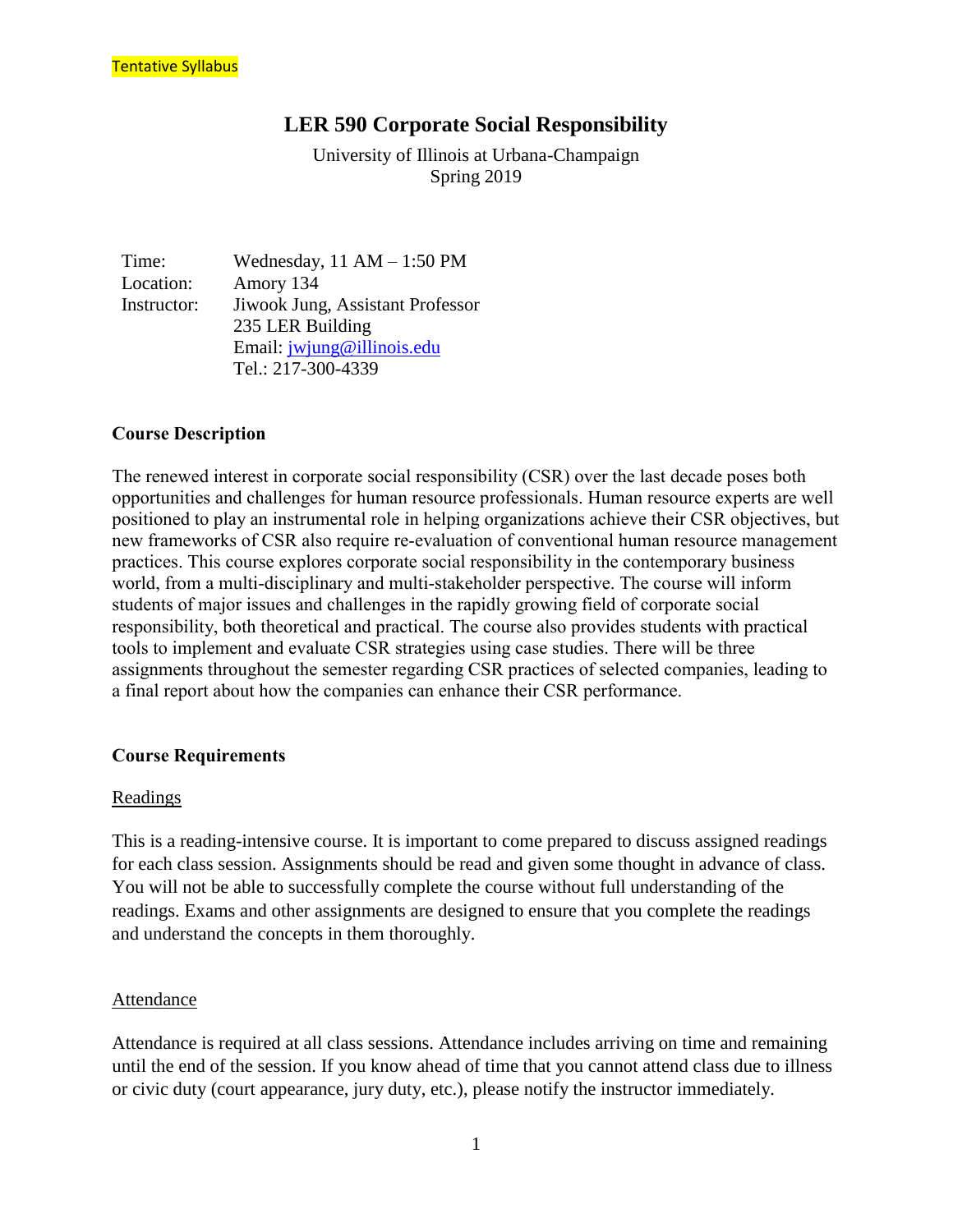#### Participation

Active student participation is essential to successful class sessions. Your contribution of relevant and insightful comments is highly valued in this course. You will be cold-called to share your thoughts and opinions to the class discussion.

## Weekly Quizzes

In each teaching session you will need to complete a short quiz (5-10 minutes) on your readings. The quiz includes five questions in the format of the true/false, multiple-choice or filling in the blanks. Each quiz will deal with the chapter(s), articles and cases that I have assigned for that class session. I may administer a quiz at the beginning, middle or end of class. There are **NO** make-up quizzes. The summing of quiz performance will be done after dropping the lowest quiz score.

#### Group Discussion and Summary

Every week, there will be group discussion about a selected business case and related discussion questions. To facilitate constructive and meaningful discussion, each group will be asked to provide a short summary of discussion by the end of class. After group discussion is done, each group will be given 20 minutes to summarize their discussion and highlight main conclusions, and submit the summary via **Compass**. Grading of discussion summary will be done on a **threepoint scale—fail, pass (good), and pass (very good).** 

## Group Project

During the first class, students will be assigned to a project team. Each team (3-4 students) will choose a company from lists of Fortune 500 or Global Fortune 500 companies. There will be **two short team assignments** during the course. These assignments will be eventually developed into **a final report**—the long-term CSR plan for the company of their choosing.

The main purpose of the final report is to provide a long-term strategic plan to improve your company's CSR performance. Try to make a set of practical but creative suggestions based on what you learn about how other companies do to address CSR issues. The suggestions should be made based on your analysis of (1) the current as well as future CSR issues for the company, (2) major CSR programs implemented by the company, and finally (3) internal and external evaluation of the company's CSR performance. More information about the final report as well as the two group assignments will be provided during the semester.

In addition to the final report, there will be **group presentations** during the last week of the semester (May 1).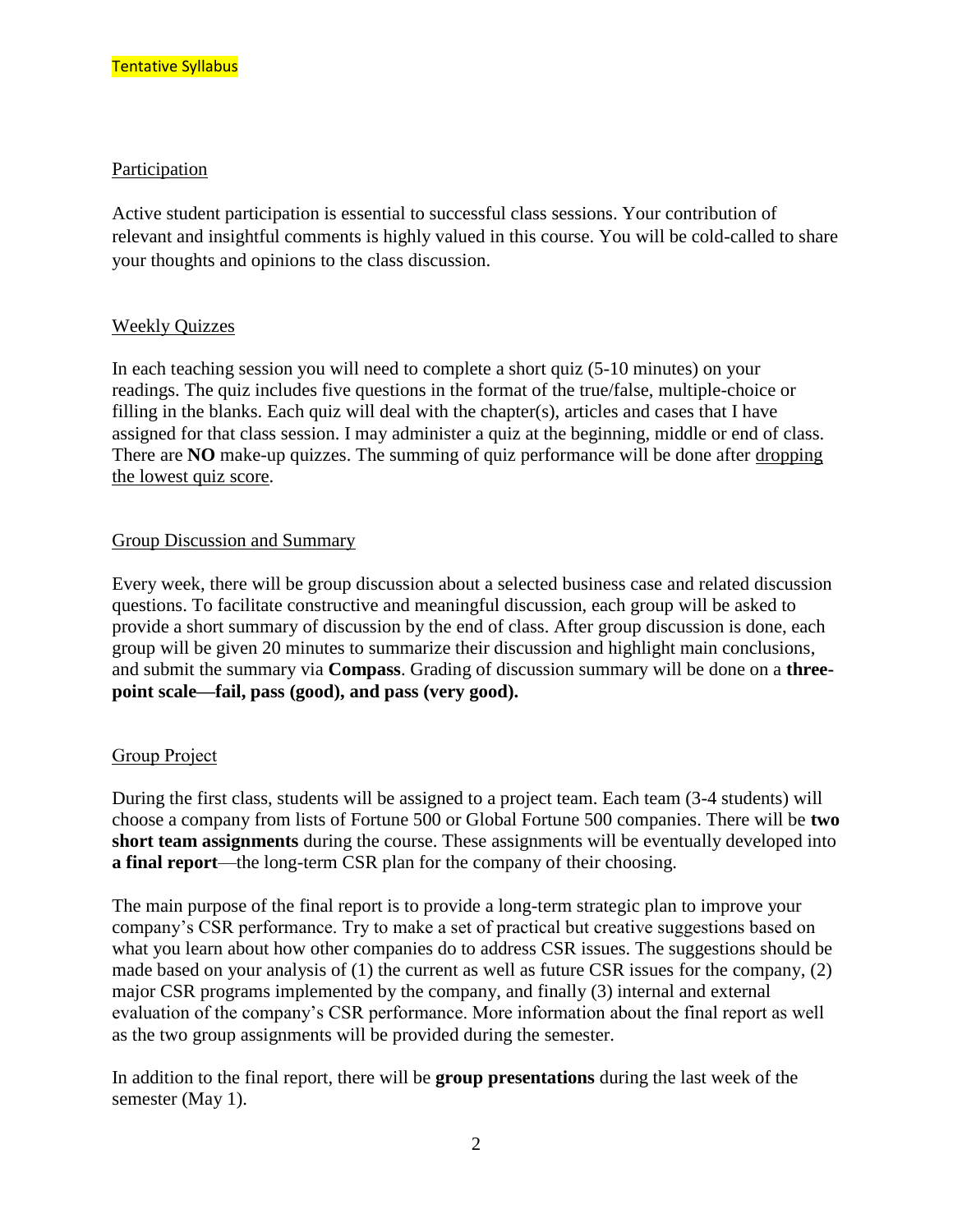The outline of the final report is due on **April 24, 2019, Thursday at 11 am**.

The final project report is due on **May 8, 2019, Wednesday at 5 pm.**

#### **Evaluation**

|                              | $\frac{0}{0}$ | Note                                |
|------------------------------|---------------|-------------------------------------|
| Attendance and Participation | 10%           |                                     |
| Quiz                         | 20%           |                                     |
| Case Discussion and Summary  | 20%           |                                     |
| <b>Group Assignments</b>     | 15%           | Assignment #1 $(5\%)$ , #2 $(10\%)$ |
| <b>Group Presentation</b>    | 10%           |                                     |
| Final Group Paper            | 25%           |                                     |
|                              |               |                                     |
| Total                        | 100%          |                                     |

#### **Calculation of Course Grades**

The final letter grade will be "generally" based on the following scale:

| <b>LETTER GRADE</b> | TOTAL SCORE |
|---------------------|-------------|
| A                   | 100-94      |
| $A-$                | 93-87       |
| $B+$                | 86-80       |
| B                   | 79-70       |
| $B -$               | 71-74       |
| $C+$                | 63-55       |
| $\mathcal{C}$       | 54-46       |
| $C-$                | 45-37       |
| $D+$                | 36-28       |
| D                   | $27 -$      |

#### **Course Materials**

- 1. **Compass**. Some readings in PDF are available on the Illinois Compass 2g website for this course. See the section "Course Website" below for more information.
- 2. **Harvard Business Publishing website**. All cases are available for purchase on the Harvard Business Publishing website at: [https://hbr.org/store/case-studies.](https://hbr.org/store/case-studies) The web links to HBS cases will be provided on the course website.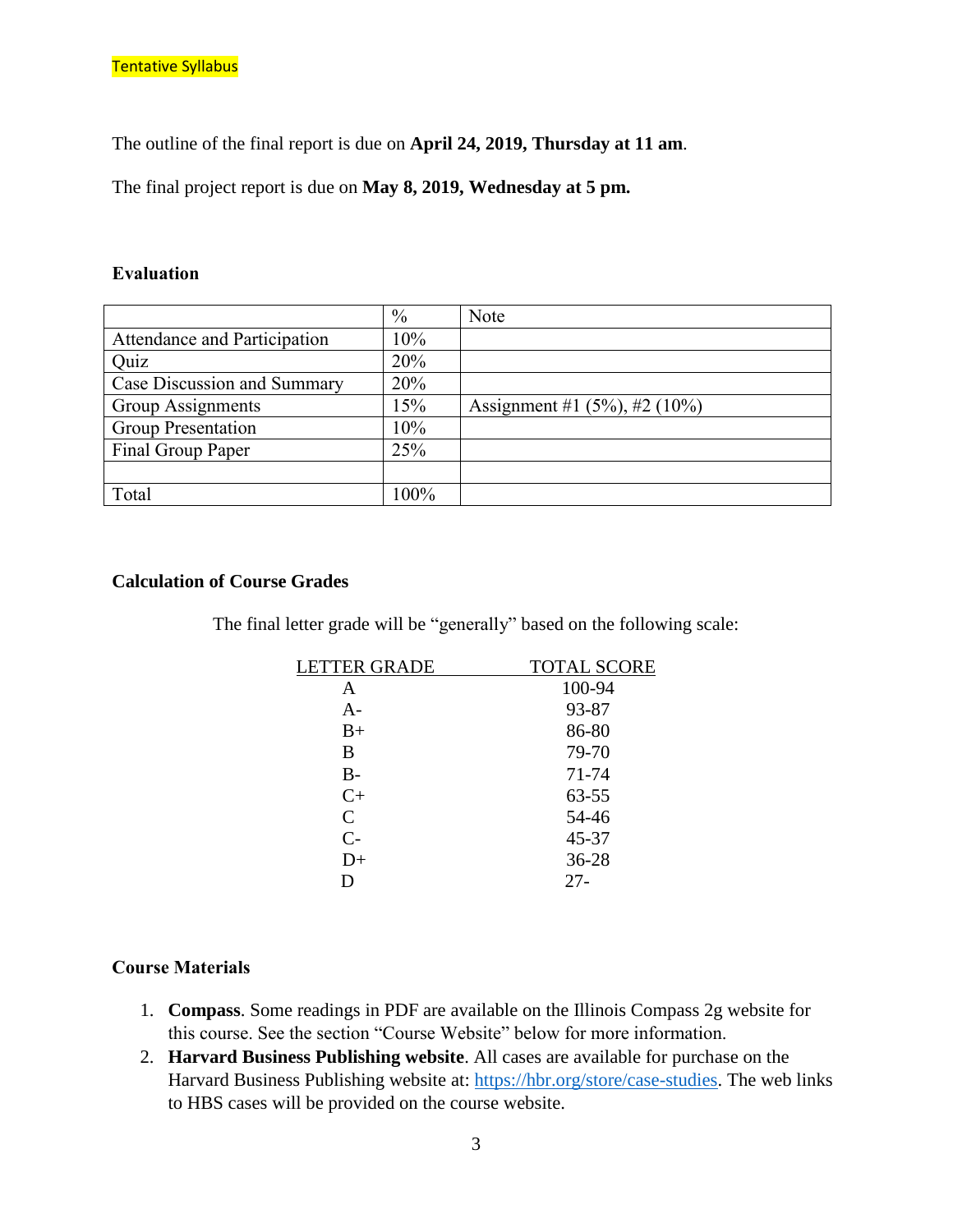#### **Academic Integrity**

In order to maintain a vigorous and healthy learning environment in the classroom, it is critical that no member of the class engage in or tolerate academic fraud, such as cheating or plagiarism. We believe strongly in giving certain liberties to students, and in return we expect honest and honorable conduct, including compliance with the University of Illinois' Student Code (see [http://admin.illinois.edu/policy/code f](http://admin.illinois.edu/policy/code)or details).

Since our reading materials and discussion topics include examples from well-known companies, it is often the case that relevant information can be found in the sources other than designated course materials (for example, the Internet, magazines, newspaper, etc.). Whereas referring to external sources is fine and encouraged, it may be tempting to use or copy information from such sources in your course assignment without proper acknowledgement of the sources. Such action is considered plagiarism and strictly prohibited. Brief guidelines about what constitutes plagiarism and how to avoid it will be provided during the class, but it is ultimately the students' responsibility to educate themselves about the risk of plagiarism and avoid committing it. Carefully review the University policy governing academic integrity and plagiarism, including the Student Code Article 1, Part 4, §1-402 "Infractions of Academic Integrity" (http://admin.illinois.edu/policy/code/article1\_part4\_1-402.html). Not knowing the policy is not an excuse.

This policy applies to all written assignments of this course, including case memos and exam answers. Any incidence of plagiarism will be handled according to the official University policies and reported to the University administration.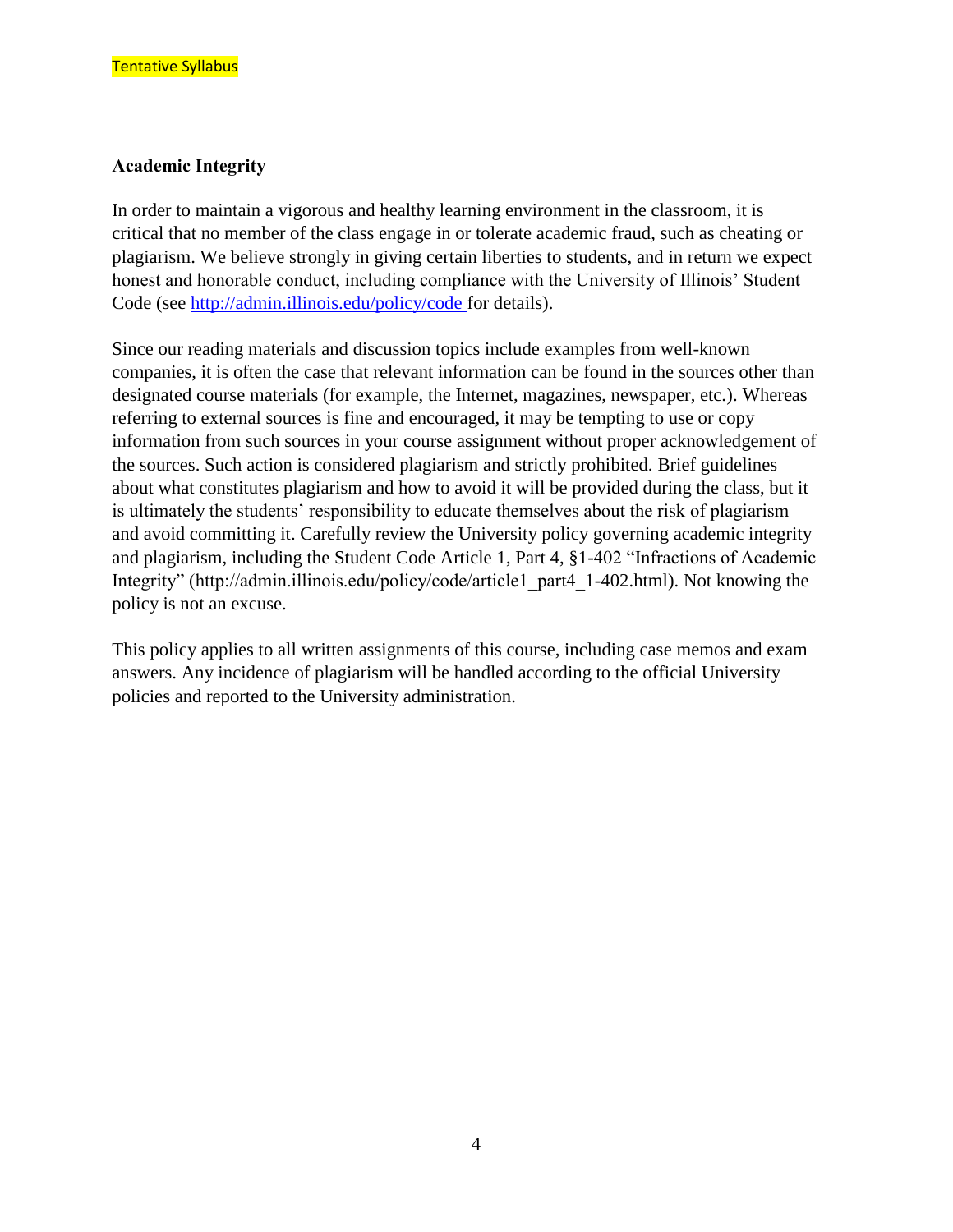## **Class Schedule**

## **Week 1 (March 13): Course Introduction**

- David Vogel. 2005. *The Market for Virtue: The Potential and Limits of Corporate Social Responsibility*. Washington, DC: Brookings Institution Press. Chapter 1: The Revival of Corporate Social Responsibility.
- A documentary film about CSR
	- **Group Assignment #1**: Choose a Fortune 500 or Fortune Global 500 company (as of 2018. Find and read past 3 years of CSR reports publicized by the company of their choosing. Briefly describe basic features of the company's CSR strategies and related practices (maximum 2 pages, double-spaced).

## **Week 2 (March 20): Spring Break, No Class**

## **Week 3 (March 27): What is Corporate Social Responsibility and How to Think about It?**

- Milton Friedman. 1970. "The Social Responsibility of Business Is To Increase Its Profits," *New York Times Magazine*, September 13.
- Joseph L. Bower and Lynn S. Paine. 2017 "The Error at the Heart of Corporate Leadership." *Harvard Business Review* 95(3): 50-60.
- N. Craig Smith. 2003. "Corporate Social Responsibility: Whether or How?" *California Management Review* 45(4): 52-76.

**Case discussion #1**: "UPS and Corporate Social Responsibility: Proactively Managing Risk."

## **Group assignment #1 due**

## **Week 4 (April 3): CSR for Whom or What? Customer Demands and Investor Relations**

- David Vogel. 2005. *The Market for Virtue: The Potential and Limits of Corporate Social Responsibility*. Washington, DC: Brookings Institution Press. Chapter 3: What Is the Demand for Virtue?
- Philip Kotler and Nancy Lee. 2004. "When It Comes to Gaining a Market Edge While Supporting a Social Cause, 'Corporate Social Marketing' Leads the Pack," *Stanford Social Innovation Review* Spring.

**Case discussion #2**: "The Dannon Company: Marketing and Corporate Social Responsibility (A)."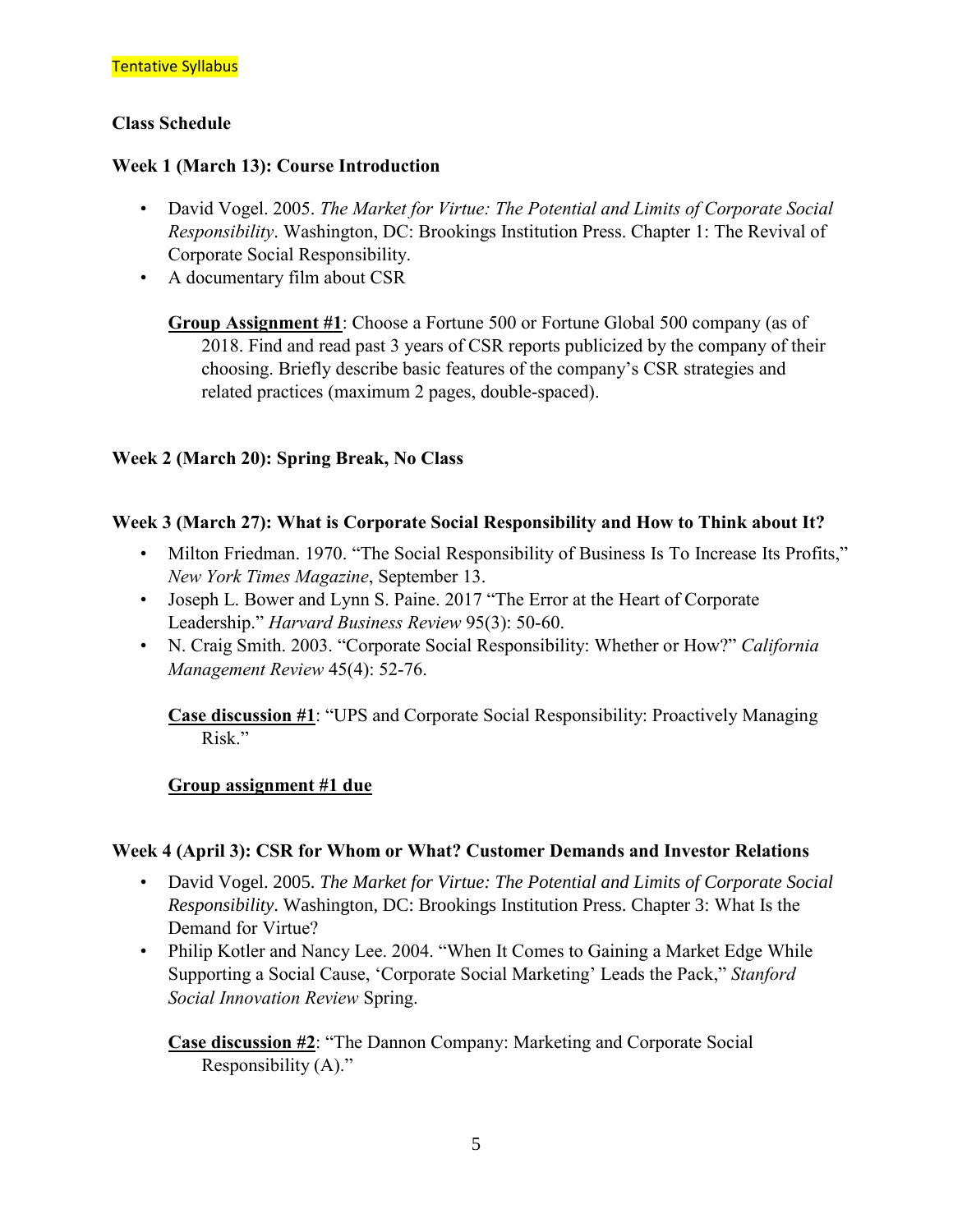## **Week 5 (April 10): CSR and Employee Relations**

- Mirvis, Philip. 2014. "Employee Engagement and CSR: Transactional, Relational, and Developmental Approaches." *California Management Review* 54(4): 93-117.
- Cynthia Cycyota et al. 2016. "Corporate Social Responsibility and Employee Volunteerism: What Do the Best Companies Do?" *Business Horizons* 59: 321-329.

**Case discussion #3**: "Allied Electronics Corporation Ltd: Linking Compensation to Sustainability Metrics."

**Group assignment #2**: Identify and describe social, environmental, or regulatory risk factors that can affect your chosen company's financial performance, based on Weeks 2-5's discussion about major driving forces for CSR (maximum 5 pages, double space).

## **Week 6 (April 17): Global Supply Chains and CSR**

- Richard M. Locke. 2013. *The Promise and Limits of Private Power*. New York: Cambridge University Press. Chapter 1: The Rise of Private Voluntary Regulation in a Global Economy.
- Catherine Janssen, Sankar Sen, and CB Bhattacharya. "Corporate Crises in the Age of Corporate Social Responsibility." *Business Horizon* 58: 183-192.

**Case discussion #4**: "Apple and Its Suppliers: Corporate Social Responsibility."

## **Group assignment #2 due**

## **Week 7 (April 24): NGOs and Activist Pressures**

- Alwyn Lim and Kiyoteru Tsutsui. 2012. "Globalization and Commitment in Corporate Social Responsibility: Cross-National Analyses of Institutional and Political-Economy Effects." *American Sociological Review* 77(1): 70-80.
- Andrew J. Hoffman. 1996. "A Strategic Response to Investor Activism." *Sloan Management Review* 37(2):51-64.
- Jeff Swartz. 2010. "How I Did It? Timberland's CEO on Standing Up to 65,000 Angry Activists." *Harvard Business Review* 88(9): 39-43.

**Case discussion #5**: Paul A. Argenti. "Collaborating with Activists: How Starbucks Works with NGOs." *California Management Review* 47(1): 91-116.

## **Group assignment: Outline of the final report due**